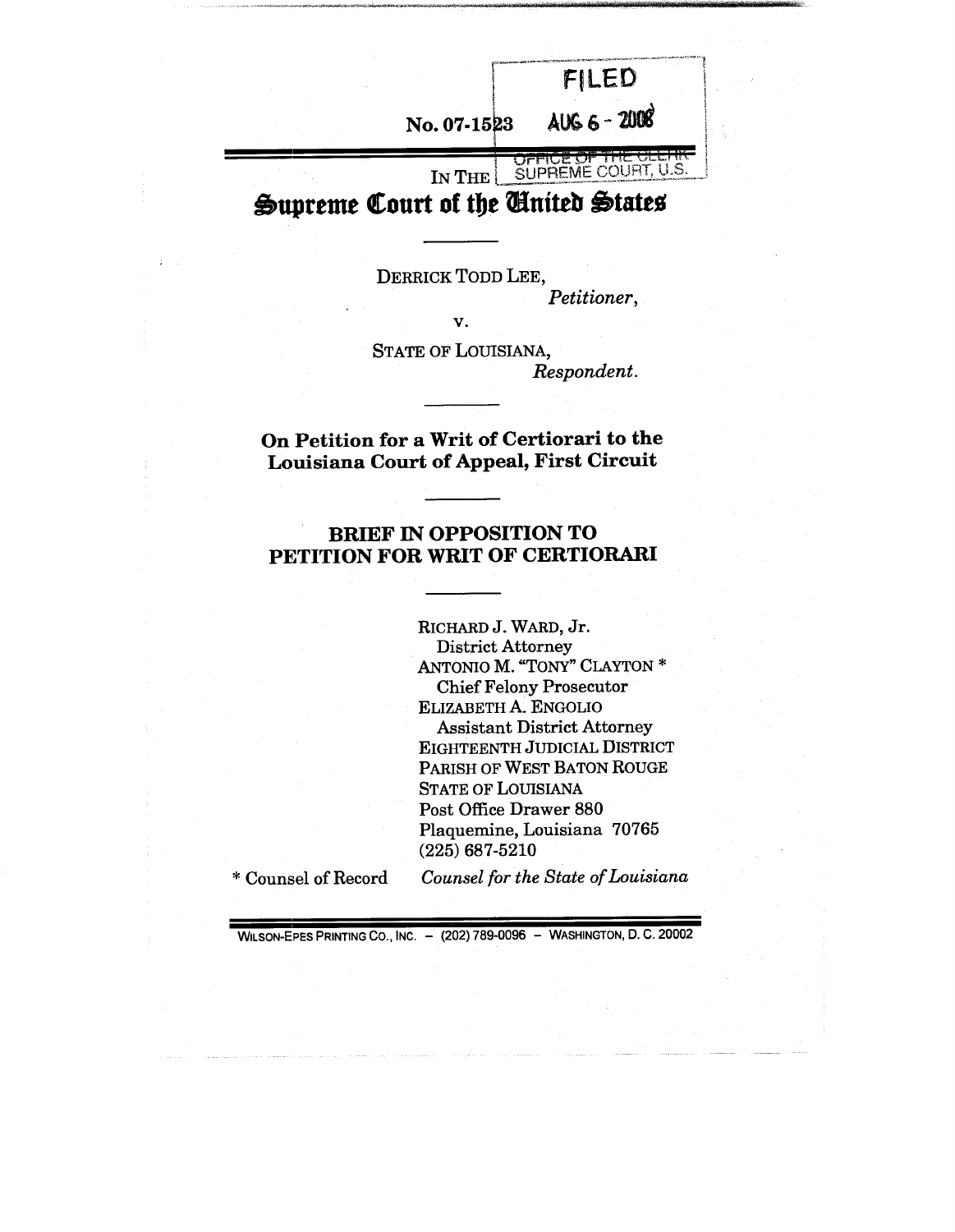# TABLE OF CONTENTS

 $\mathfrak{f}$ 

ŧ

 $\frac{1}{4}$ 

 $\bar{z}$ 

 $\mathbf{r}$ 

|                                                                                                                                                                                                                                                                                   | rage                |
|-----------------------------------------------------------------------------------------------------------------------------------------------------------------------------------------------------------------------------------------------------------------------------------|---------------------|
|                                                                                                                                                                                                                                                                                   | Ĥ                   |
|                                                                                                                                                                                                                                                                                   | 1                   |
|                                                                                                                                                                                                                                                                                   | 2                   |
| I. WHETHER THE CONSTITUTION<br>ALLOWS STATES TO SECURE<br>CRIMINAL CONVICTIONS BY NON-<br>UNANIMOUS JURY VERDICTS IN<br>NON-CAPITAL FELONY CASES?<br>II. WHETHER DNA EVIDENCE IN-<br>TRODUCED AT PETITIONER'S TRIAL<br>WAS PROPERLY ADMITTED PUR-<br>SUANT TO THE INEVITABLE DIS- | $\overline{2}$<br>9 |
|                                                                                                                                                                                                                                                                                   | 13                  |

(i)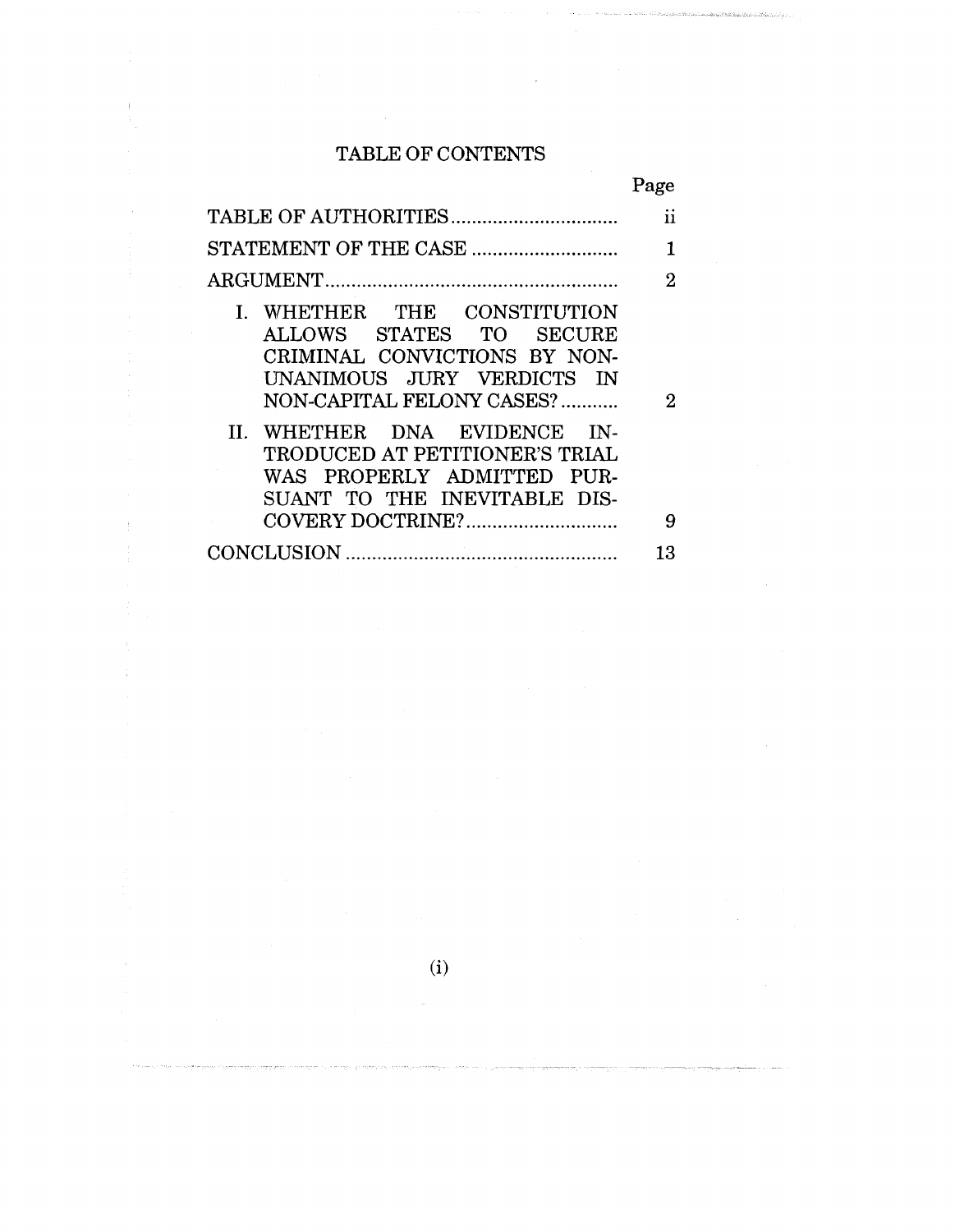# TABLE OF AUTHORITIES

| Apodaca v. Oregon, 406 U.S. 404 (1972) passim<br>Apprendi v. New Jersey, 530 U.S. 466<br>$(2000)$<br>Blakely v. Washington, 542 U.S. 296 |
|------------------------------------------------------------------------------------------------------------------------------------------|
|                                                                                                                                          |
|                                                                                                                                          |
|                                                                                                                                          |
| $(2004)$<br>8                                                                                                                            |
| Boys Markets, Inc. v. Retail Clerks, 398                                                                                                 |
| 3                                                                                                                                        |
| Hohn v. U.S., 524 U.S. 236 (1998)<br>3                                                                                                   |
| Johnson v. Louisiana, 406 U.S. 356 (1972) passim                                                                                         |
| Nix v. Williams, 467 U.S. 431 (1984)<br>12                                                                                               |
| Patterson v. McClean Credit Union, 491                                                                                                   |
| 3                                                                                                                                        |
| Planned Parenthood of Southeastern                                                                                                       |
| Pennsylvania v. Casey, 505 U.S. 833                                                                                                      |
| 3<br>$(1992)$                                                                                                                            |
| Runyon v. McCrary, 427 U.S. 160 (1976)<br>3                                                                                              |
| Seminole Tribe of Florida v. Florida, 517                                                                                                |
| 3                                                                                                                                        |
| State v. Bowen, 215 Or. App. 199, 168 P.3d                                                                                               |
| 1208 (2007)<br>8                                                                                                                         |
| State v. Caples, 938 So.2d 147 (La. App. 1                                                                                               |
| Cir. 2006), writ denied, 955 So.2d 684                                                                                                   |
| $(La. 2007)$<br>9<br>State v. Divers, 889 So.2d 335 (La.App. 2                                                                           |
| 5                                                                                                                                        |
| State v. Jones, 381 So.2d 416 (La. 1980)<br>5                                                                                            |
| State v. Lee, 964 So.2d 967 (La.App. 1 Cir.                                                                                              |
| $\mathbf 2$                                                                                                                              |
| State v. Lee, 976 So.2d 109 (La. 1/16/08) 9, 12                                                                                          |
| State v. Lee, 977 So.2d 896 (La. 3/7/08)<br>$\boldsymbol{2}$                                                                             |
| State v. Simmons, 414 So.2d 705 (1982)<br>5                                                                                              |
| State Oil Co. v. Khan, 522 U.S. 3 (1997)<br>3                                                                                            |
| Williams v. Florida, 399 U.S. 78 (1970)<br>7,8                                                                                           |

.<br>Przypisy przez przypisy sp

ন্দা তালি নেতাকা(PP) এরাজ্যান্টার বাজা

**SERVITES F**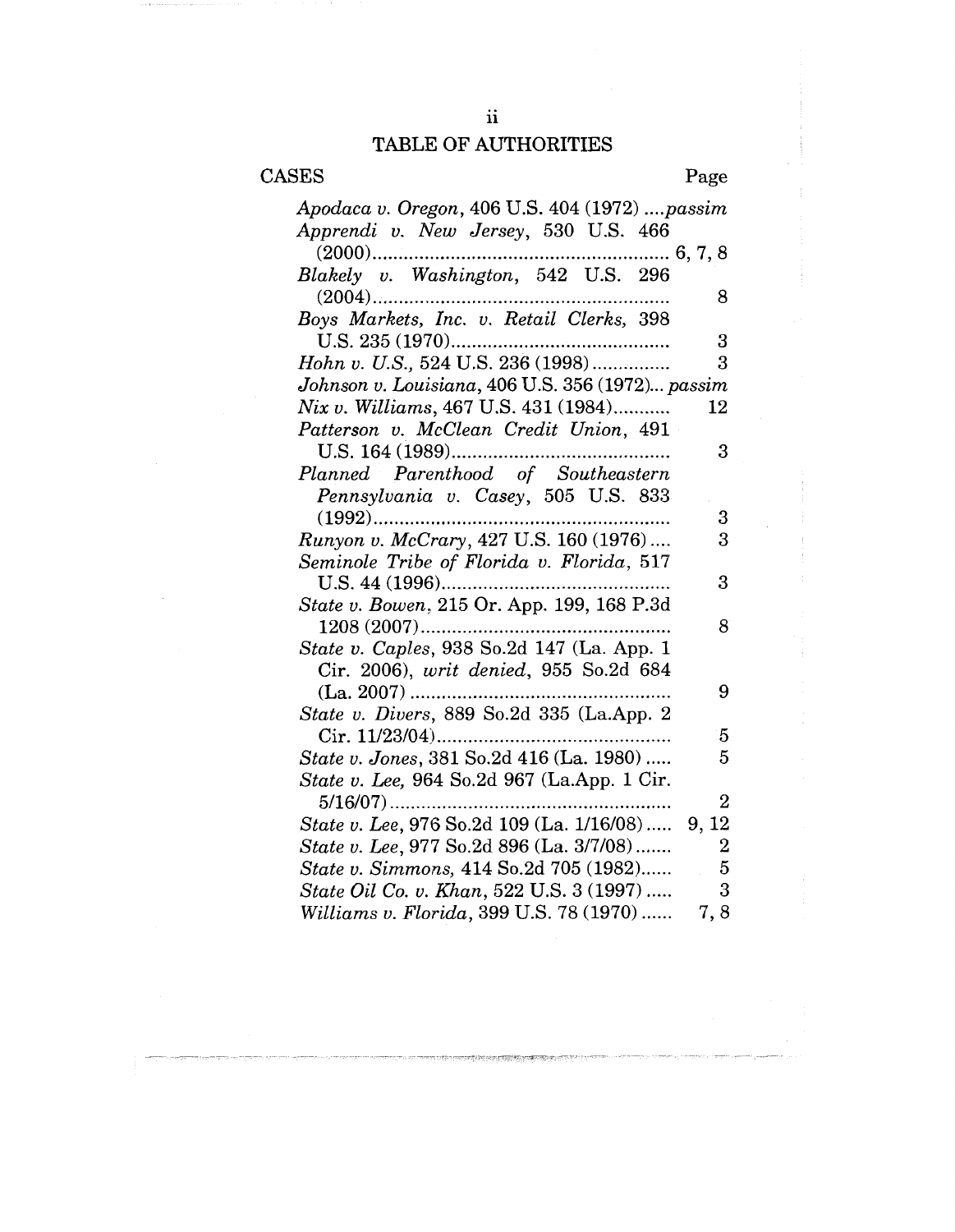| TABLE OF AUTHORITIES-Continued                                                    |            |
|-----------------------------------------------------------------------------------|------------|
| CONSTITUTIONAL PROVISIONS                                                         | Page       |
|                                                                                   | -4<br>6, 8 |
| <b>CODE ARTICLES</b>                                                              |            |
| <b>OTHER AUTHORITIES</b>                                                          |            |
| Hamilton, A., The Federalist, No. 78,<br>Blackstone, William, Commentaries on the | -3         |
|                                                                                   | 7          |

3

7

iii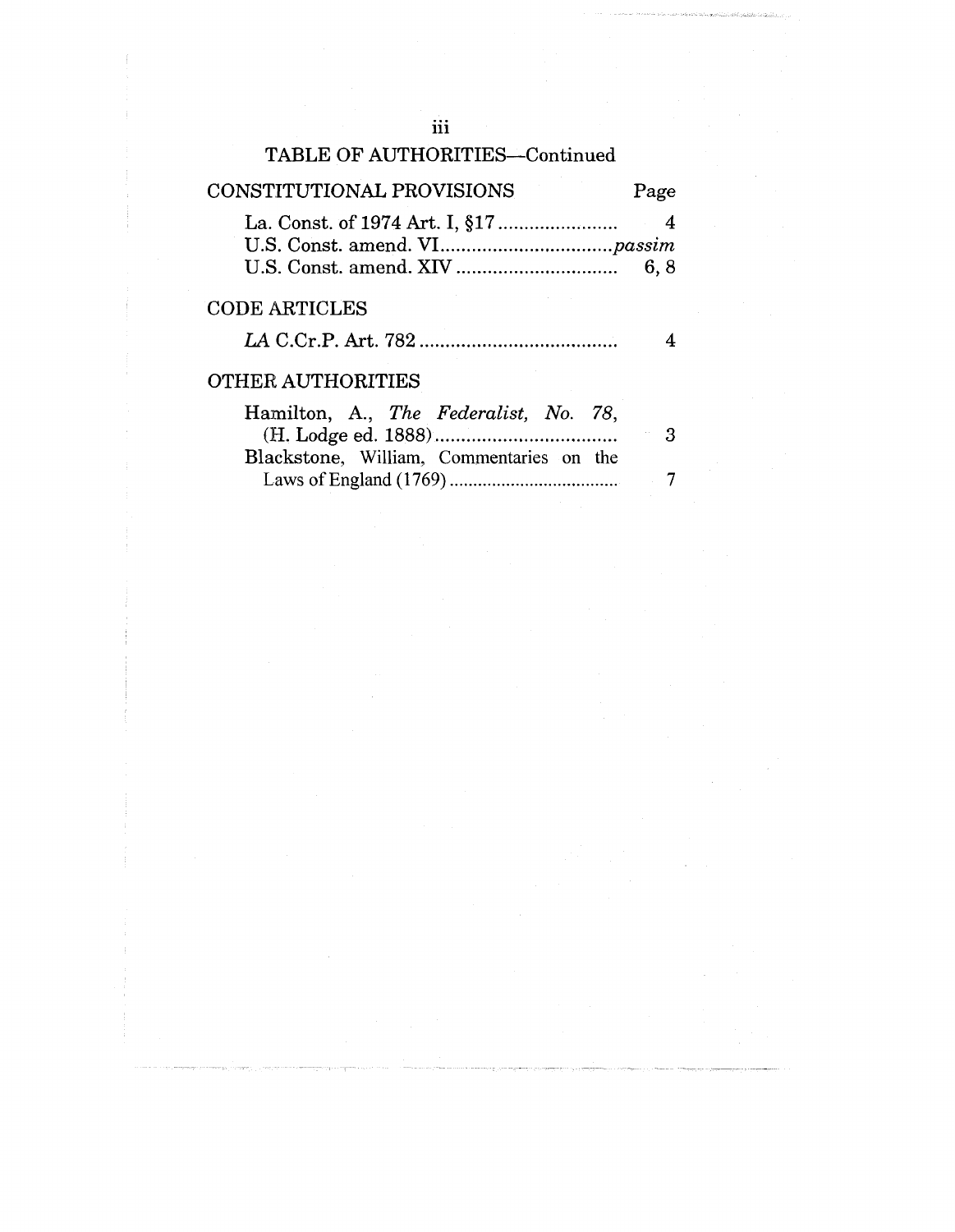# IN THE Supreme Court of the *United* States

#### No. 07-1523

*V.*

DERRICK TODD LEE, *Petitioner,*

STATE OF LOUISIANA, *Respondent.*

On Petition for a Writ of Certiorari to **the Louisiana** Court of Appeal, First Circuit

## **BRIEF IN OPPOSITION TO PETITION FOR WRIT OF CERTIORARI**

### **STATEMENT OF THE CASE**

Geralyn Desoto met her killer, the petitioner, Derrick Todd Lee, at the door of her mobile home in the Parish of West Baton Rouge, Louisiana on January 14, 2002. After Lee convinced her to let him use her telephone, he forced his way in and brutally beat her in the face and head. Though Desoto struggled, she was stabbed into submission and was ultimately killed by Lee when he slashed her throat open. Lee left his footprint in blood on Desoto's chest, indicating he also stomped on her before he left.

DNA collected from the scene conclusively linked Lee to Desoto's murder as well as the murders of sev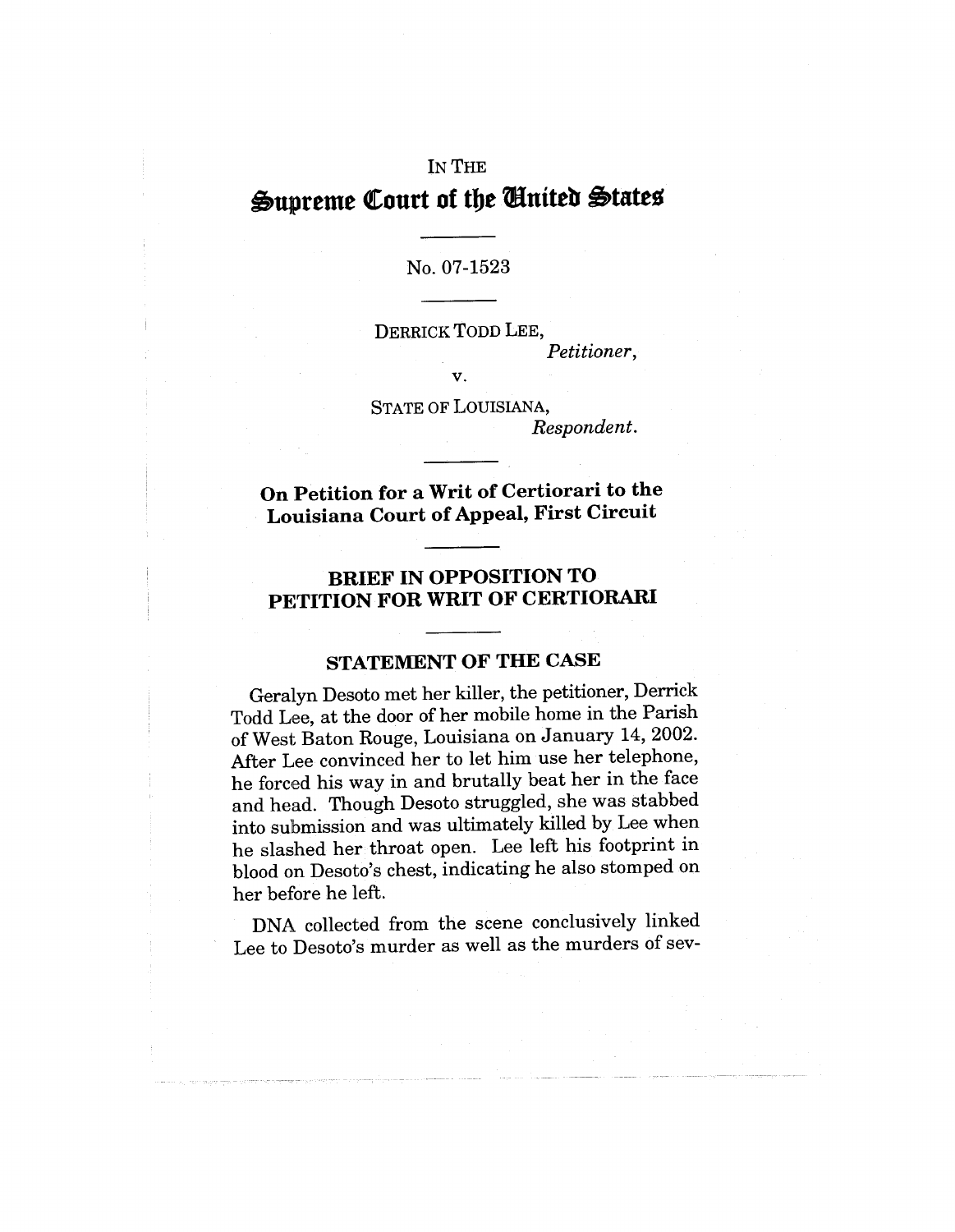eral other women in South Louisiana from 1992 to 2003.

Lee was indicted by a West Baton Rouge Parish Grand Jury with First Degree Murder and was tried for Second Degree Murder, a violation of LA R.S. 14:30.1, of which he was found guilty.

The Louisiana Court of Appeal, First Circuit affirmed the conviction and sentence obtained in the Eighteenth Judicial District Court of Louisiana;<sup>1</sup> the Louisiana Supreme Court denied writs.<sup>2</sup>

#### **ARGUMENT**

#### **I. WHETHER THE CONSTITUTION ALLOWS STATES TO SECURE CRIMINAL CONVIC-TIONS BY NON-UNANIMOUS JURY VER-DICTS IN NON-CAPITAL FELONY CASES?**

Prior to 1972, the number of jurors required for a conviction was shaped by tradition. With *Apodaca v. Oregon,* 406 U.S. 404 (1972) and *Johnson v. Louisiana,* 406 U.S. 356 (1972), Louisiana was permitted to allow convictions supported by less than unanimous juries in non-capital felony cases. The principle of stare decisis, therefore, cannot be ignored as is suggested by the petitioner. Though the issue presented requires constitutional analysis, the jurisprudence established must not be disturbed without special justification, which the State of Louisiana asserts does not exist.

This doctrine is essential as it promotes evenhanded, predictable, and consistent development of legal principles, fosters reliance on judicial decisions, and contributes to the actual and perceived integrity

*State v. Lee,* 964 So.2d 967 (La.App. 1 Cir. 5/16/07)

*State v. Lee,* 977 So.2d 896 (La. 3/7/08)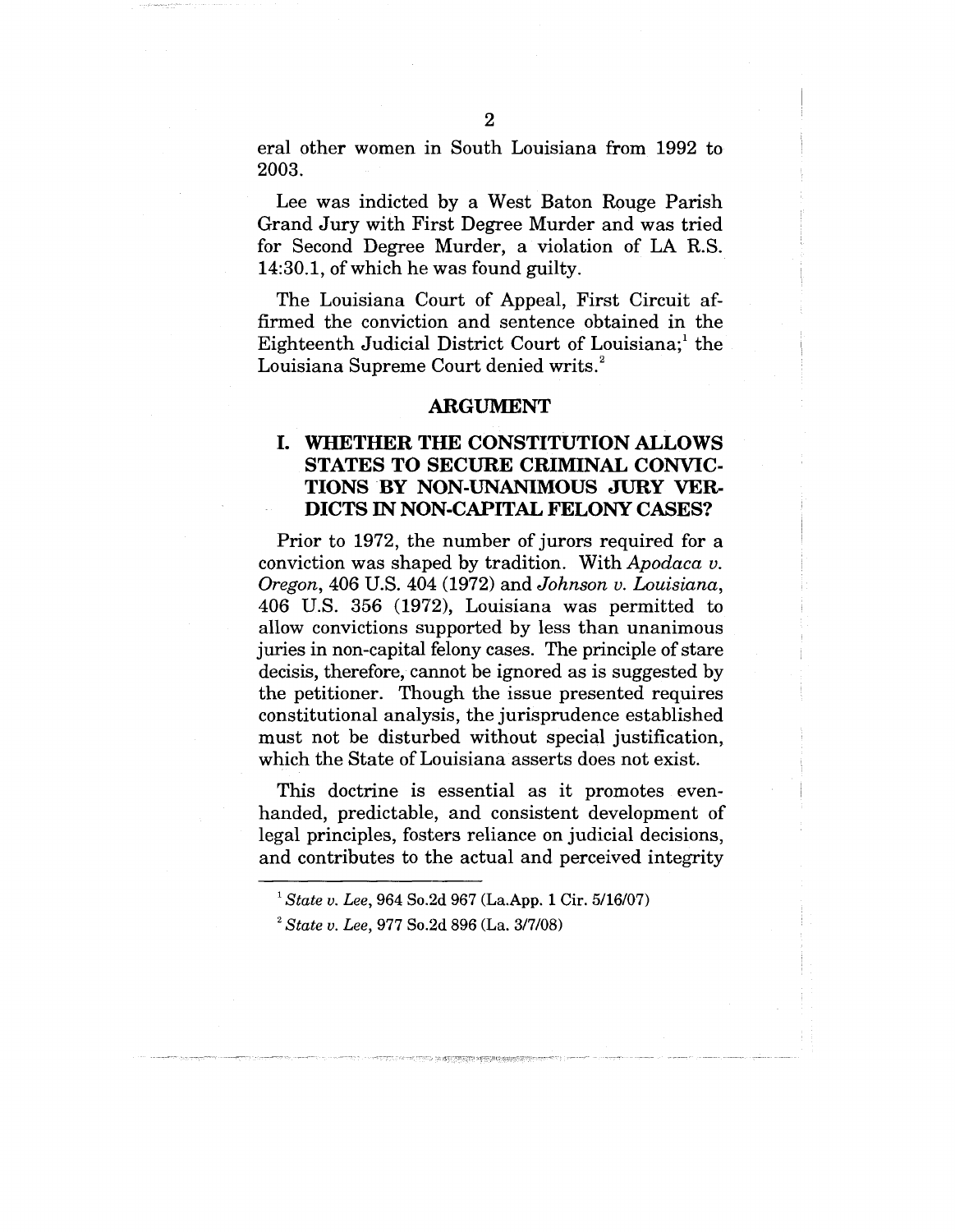of the judicial process. *Hohn v. U.S.,* 524 U.S. 236 (1998); *State Oil Co. v. Khan,* 522 U.S. 3 (1997); *Seminole Tribe of Florida v. Florida,* 517 U.S. 44 (1996).

"It is indisputable that stare decisis is a basic selfgoverning principle with the Judicial Branch, which is entrusted with the sensitive and difficult task of fashioning and preserving a jurisprudential system that is not based upon 'an arbitrary discretion.'" *Patterson v. McLean Credit Union,* 491 U.S. 164 (1989) citing *Boys Markets, Inc. v. Retail Clerks,* 398 U.S. 235 (1970) and The Federalist, No. 78, p. 490 (H. Lodge ed. 1888) (A. Hamilton). Without a development in the law that undermines precedent, being proven to be impractical or becoming inconsistent with the sense of justice or the social welfare, stare decisis prohibits the petitioner's proposition. *Patterson, supra* citing *Runyon v. McCrary,* 427 U.S. 160 (1976).

Neither petitioner nor any of his amici satisfy any of the considerations which would trigger the overruling *of Apodaca* or *Johnson* set out in *Planned Parenthood of Southeastern Pennsylvania v. Casey,* 505 U.S. 833 (1992): whether the rule has proven to be intolerable simply in defying practical workability; whether the rule is subject to a kind of reliance that would lend a special hardship to the consequences of overruling and add inequity to the cost of repudiation; whether related principles of law have so far developed as to have left the old rule no more than a remnant of abandoned doctrine; whether facts have so changed, or come to be seen so differently, as to have robbed the old rule of significant application or justification.

Louisiana has for some time employed the states' right to obtain a conviction by non-unanimous jury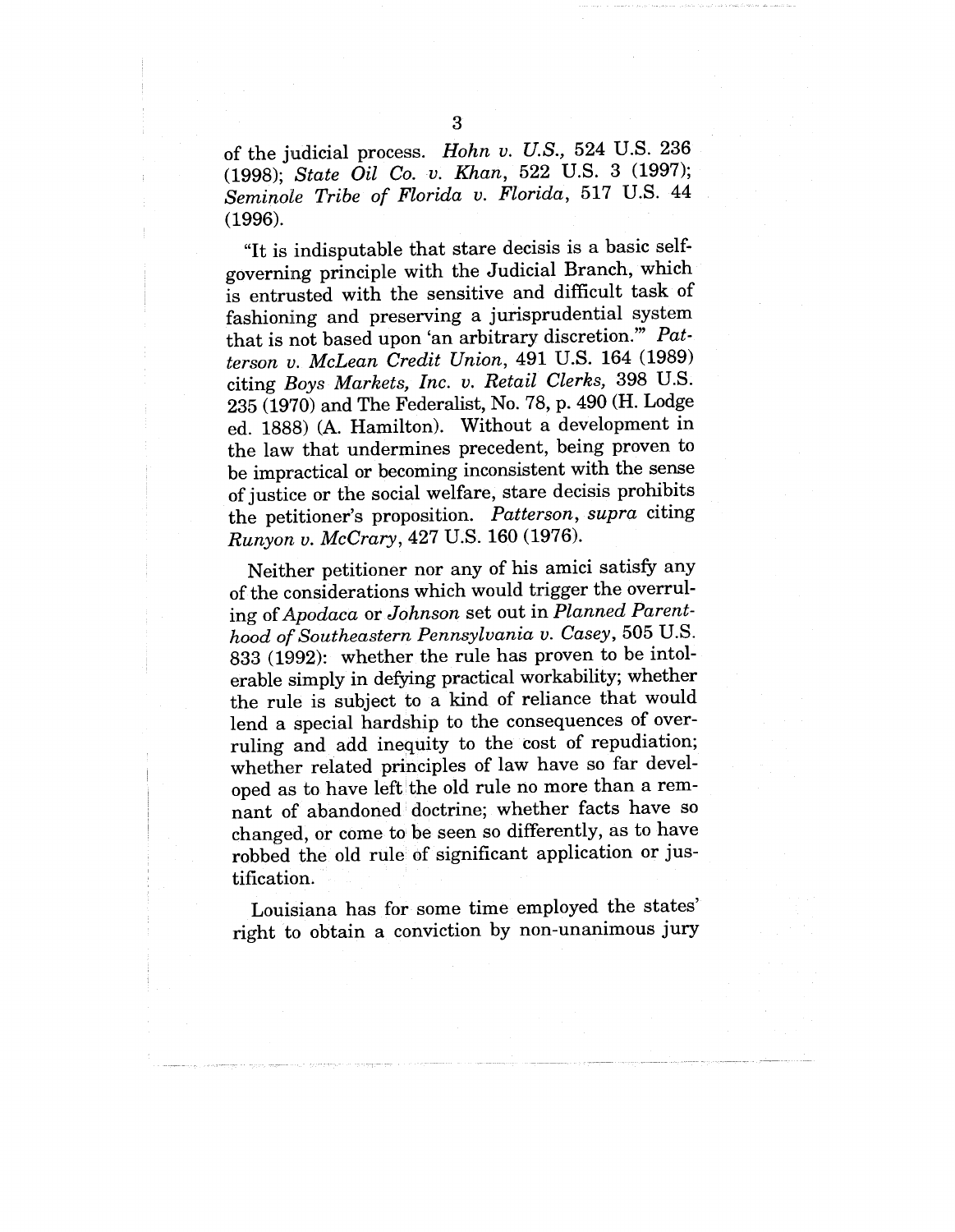verdict via its constitution, La. Const. of 1974 Art. I, §17, which provides in pertinent part:

§17. Jury Trial in Criminal Cases; Joinder of Felonies; Mode of Trial

Section 17.(A) Jury Trial in Criminal Cases. A criminal case in which the punishment may be capital shall be tried before a jury of twelve persons, all of whom must concur to render a verdict. *A case in which the punishment is necessarily confinement at hard labor shall be tried before a jury of twelve persons, ten of whom must concur to render a verdict.* A case in which the punishment may be confinement at hard labor or confinement without hard labor for more than six months shall be tried before a jury of six persons, all of whom must concur to render a verdict. The accused shall have a right to full voir dire examination of prospective jurors and to challenge jurors peremptorily. The number of challenges shall be fixed by law. Except in capital cases, a defendant may knowingly and intelligently waive his right to a trial by jury.

(emphasis added)

Pursuant thereto, the Louisiana Code of Criminal Procedure holds:

Art. 782. Number of jurors composing jury; number which must concur; waiver

A. Cases in which punishment may be capital shall be tried by a jury of twelve jurors, all of whom must concur to render a verdict. *Cases in which punishment is necessarily confinement at hard labor shall be tried by a jury composed of twelve jurors, ten of whom must concur to render*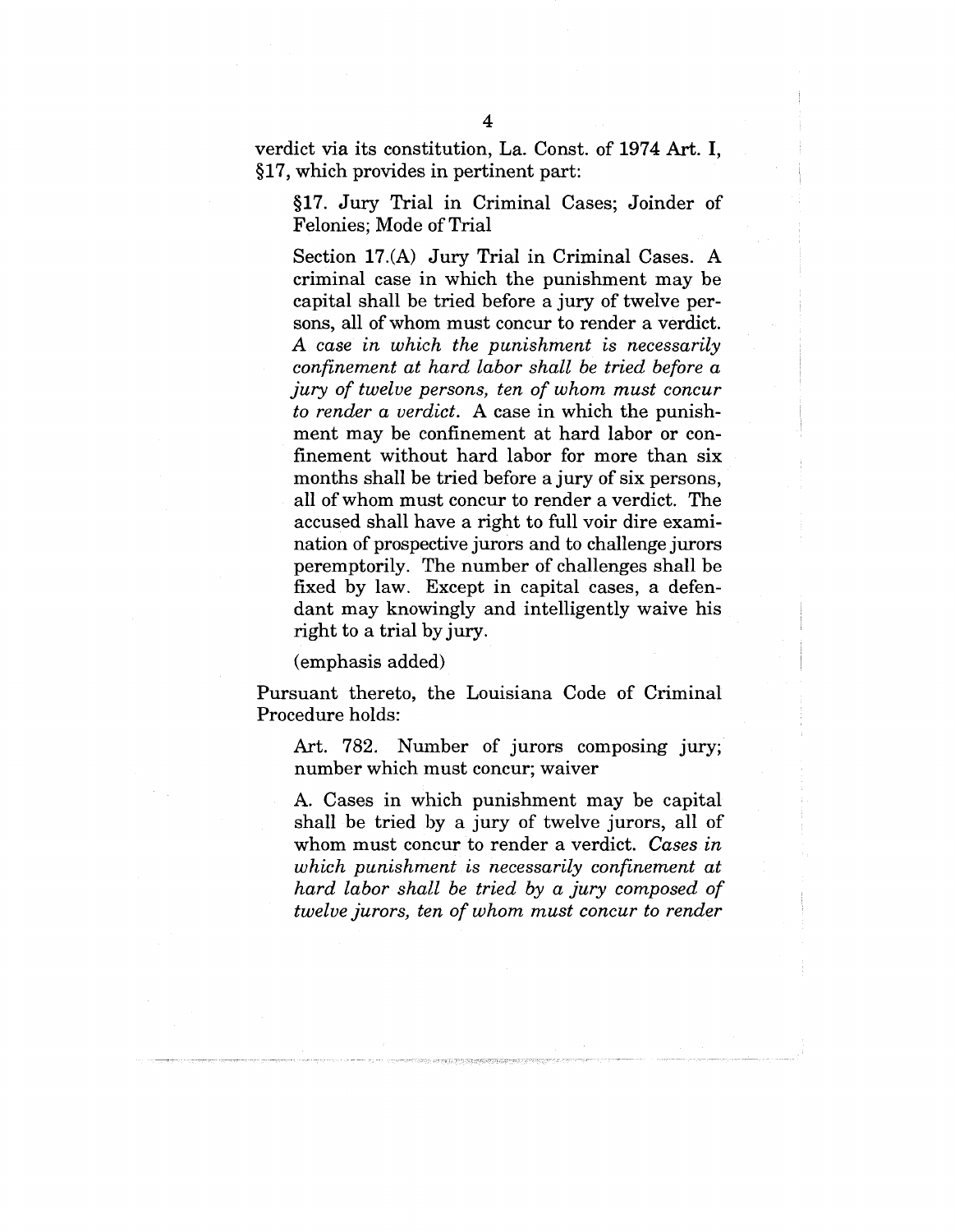*a verdict.* Cases in which the punishment may be confinement at hard labor shall be tried by a jury composed of six jurors, all of whom must concur to render a verdict.

B. Trial by jury may be knowingly and intelligently waived by the defendant except in capital cases.

#### (emphasis added)

Accordingly, in *State v. Jones,* 381 So.2d 416, 418 (La. 1980), the Louisiana Supreme Court held that a non-unanimous verdict in a twelve person jury did not violate the Sixth and Fourteenth Amendments of the U.S. Constitution. In *State v. Simmons,* 414 So.2d 705 (1982), relying on United States Supreme Court jurisprudence, the Louisiana Supreme Court held that the non-unanimous verdict authorized by LSA-C.Cr.P. Art. 782 did not violate a defendant's federal constitutional rights under the Fifth and Fourteenth Amendments. *Simmons,* 414 So.2d at 707. In *State v. Divers,* 889 So.2d 335, 353 (La.App. 2 Cir. 11/23/04), the Louisiana Second Circuit Court of Appeal held that non-unanimous jury verdicts for twelve-individual juries are not unconstitutional.

It is evident that *Apodaca* and *Johnson* have been relied upon by Louisiana Courts and therefore, to force unanimous jury verdicts upon the states would be to impose gratuitous hardship and inequity upon them. While a requirement of unanimity does not materially contribute to the exercise of commonsense judgment,<sup>3</sup> it would create an impediment to justice which is neither called for by the constitution nor logic. Moreover, the *Apodaca/Johnson* rule has become so

*~ Apodaca, supra* at 410.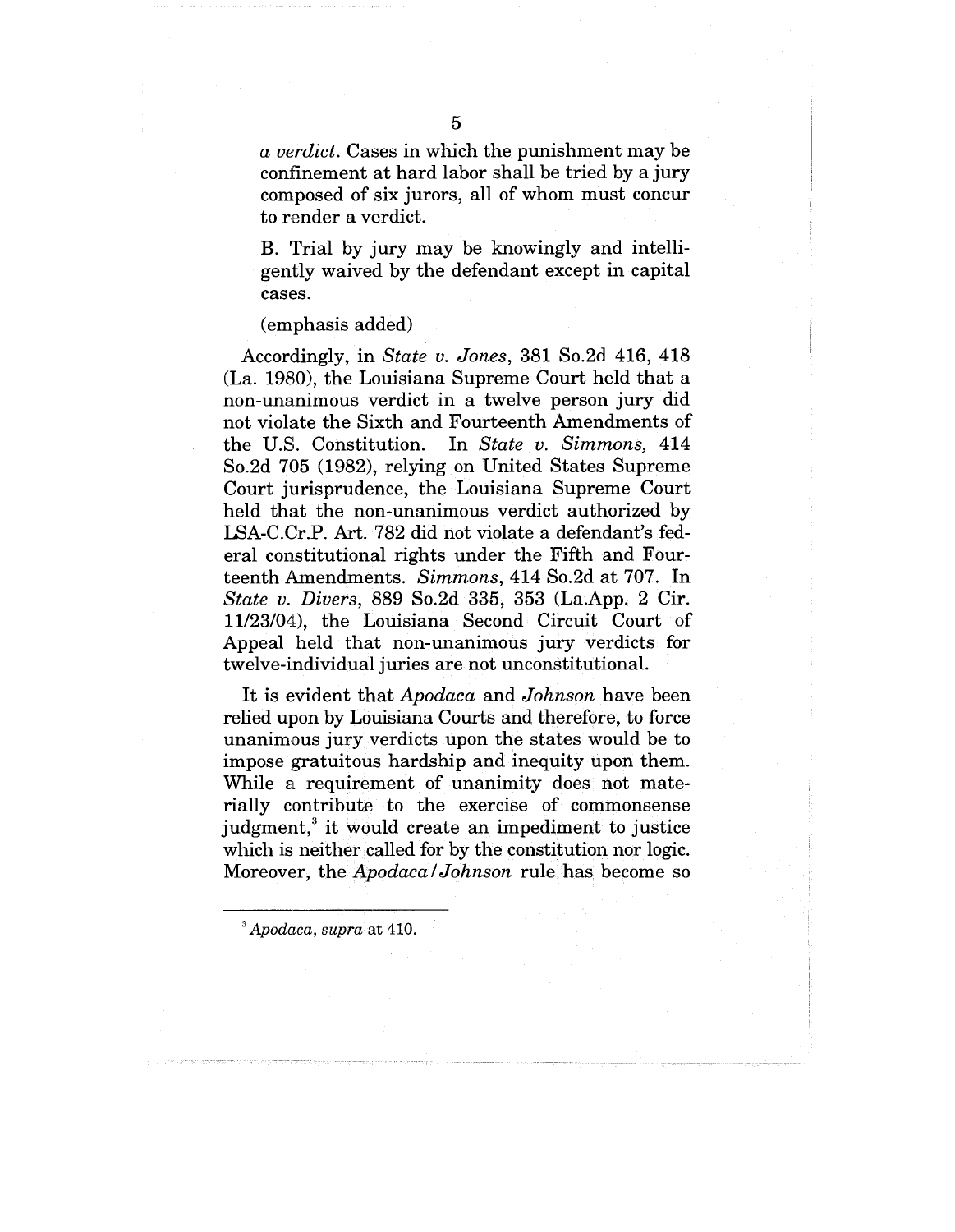embedded, so accepted, so fundamental an expectation that a change would result in actual dislocations to the states in their application of the Sixth Amendment.

Petitioner's suggestion that *Apprendi v. New Jersey,* 530 U.S. 466 (2000), and its progeny so undermine *Apodaca* and *Johnson* that their principles are no longer recognizable as sound law, if ever they were, is wholly unsupported. Likewise, petitioner claims that recent decisions regarding the Sixth Amendment's Confrontation Clause, right to counsel, and right to compulsory process and their import to the states through the Fourteenth Amendment create the same expectation of jury verdict unanimity; however, this is not necessarily so. Jury unanimity is distinct from the aforementioned Sixth Amendment rights cited by petitioner, in that, it is nowhere enunciated in the Sixth Amendment. Petitioner's approach to jury unanimity makes an assumption that is not required by the Sixth Amendment.

Furthermore, the position taken by petitioner and its amici, that circumstances have so changed, or come to be seen so differently, as to have stripped *Apodaca* and *Johnson* of their justification, is not compelling in light of the deliberate examination of the Sixth Amendment rights by the *Apodaca/ Johnson Court.* The evolution of understanding of the consequence of non-unanimous jury verdicts submitted by the opposition fails to dissolve the reasoning set out in *Apodaca.* The current rule observes that it is neither necessary nor possible to have every distinct voice in the community represented on every jury and to prevent conviction of a defendant in any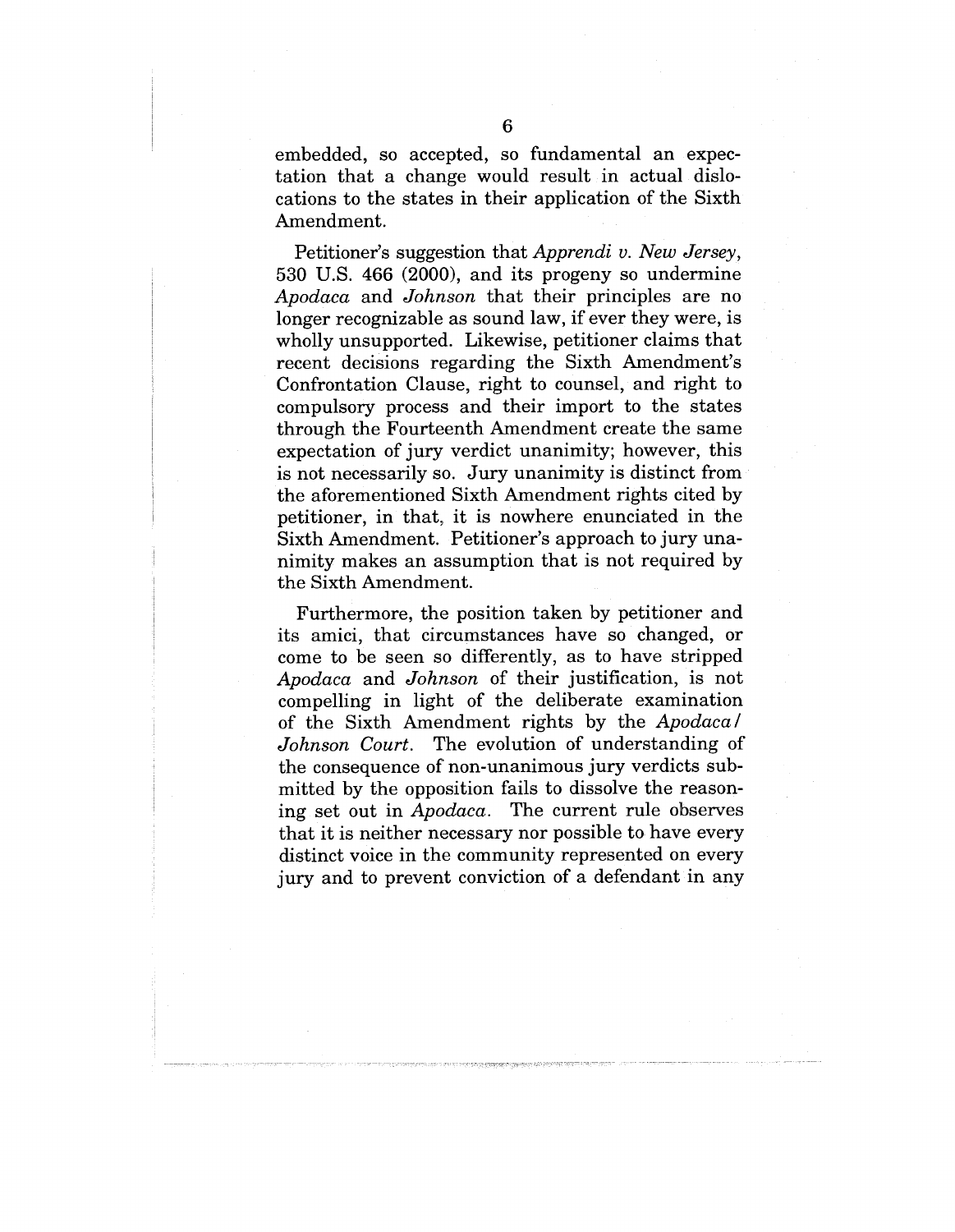case; albeit, that voice has a right to sit on the jury.<sup>4</sup> Additionally, it cannot be assumed that minorities are unable to adequately represent their viewpoints or that the majority will necessarily refuse to weigh the evidence and reach a rational decision.

Petitioner makes much of the recent quotations of William Blackstone<sup>5</sup> by this Court in the line of cases following *Apprendi;* however, the notion that the framers incorporated every common-law feature of the jury into the Sixth Amendment was rejected by the Court in *Williams v. Florida,* 399 U.S. 78, 99 (1970). "[T]here is absolutely no indication in 'the intent of the Framers' of an explicit decision to equate the constitutional and common-law characteristics of the jury." *Id.* The Court has focused instead on "the function that the particular feature performs and its relation to the purposes of that jury trial." *Id.* At 99- 100. In *Williams,* the Court rejected the argument that the Sixth Amendment protected a right to a twelve-person jury, even though the history established that it was a common practice very familiar to the framers of the constitution. Sixth Amendment as forever codifying a feature so incidental to the real purpose of the Amendment is to ascribe a blind formalism to the Framers which would require considerably more evidence than we have been able to discover in the history and language of the Constitution or in the reasoning of our past decisions." *Id.* at 102-03.

It follows then, that the use of Blackstone's remarks on the "unanimous suffrage of twelve of [the defendant's] equals and neighbours" has no more effect

*Apodaca, supra* at 413.

*Commentaries on the Laws of England* (1769)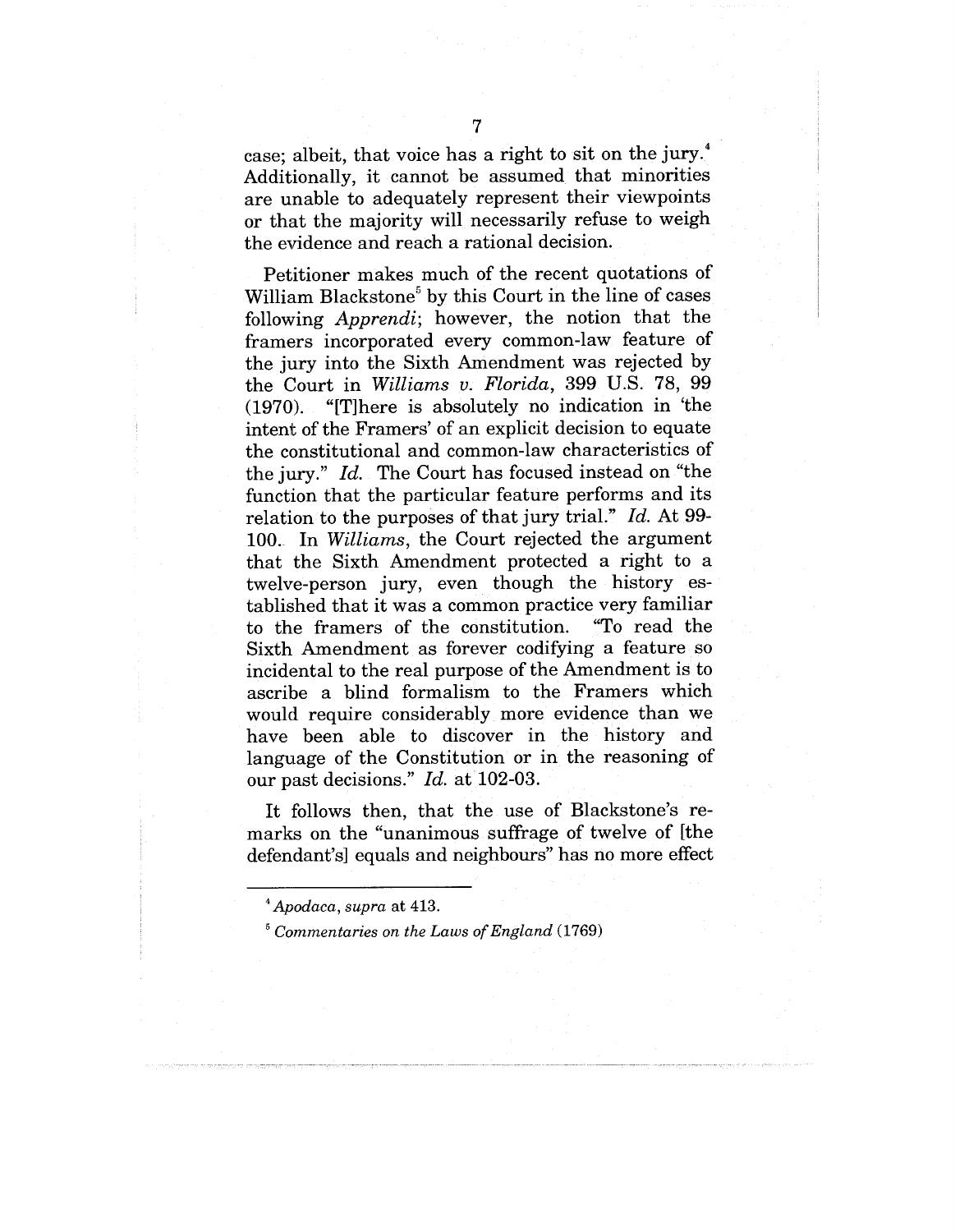on *Apodaca* and *Johnson* than it did on *Williams.* Further, if the Court's citation of Blackstone in recent Sixth Amendment analyses was intended to be so controlling as insisted by petitioner, then six person juries, which have also been found to be within the Sixth Amendment, are also vulnerable.

If the *Blakely*<sup>6</sup> Court had intended to overrule what a majority of the Court had held in *Apodaca* and *Johnson (i.e.,* a state criminal defendant may be constitutionally convicted by a less-than-unanimous jury), it surely would have done something more than simply quote Blackstone to wipe from the books all that was said in those two decisions about the unanimity rule and the requirements of the Sixth and Fourteenth Amendments. That the Court mentioned neither *Apodaca* nor *Johnson* in *Blakely* is strong indication that it had no intention to overrule those decisions in the course of requiring jury trials for certain sentencing decisions.

Indeed, the Oregon and Louisiana state courts have correctly rejected arguments similar to the one petitioner makes here, concluding that *Apprendi* and *Blakely* do not address the issue of the constitutionality of a non-unanimous jury verdict and, therefore, they do not purport to overrule *Apodaca* or *Johnson. See, e.g., State v. Bowen,* 215 Or. App. 199, 202, 168 P.3d 1208, 1209 (2007) ("Nothing in *Blakely* purports to overrule *Apodaca;* indeed, *Blakely* does not include any reference to *Apodaca.* Rather, . . . jury unanimity-or the lack thereof--was immaterial to the analysis in *Blakely,* and its antecedent, *Apprendi . ..,* which both addressed the constitutionally prescribed role of the jury, as opposed to the court, in determin-

*<sup>6</sup> Blakely v. Washington,* 542 U.S. 296 (2004)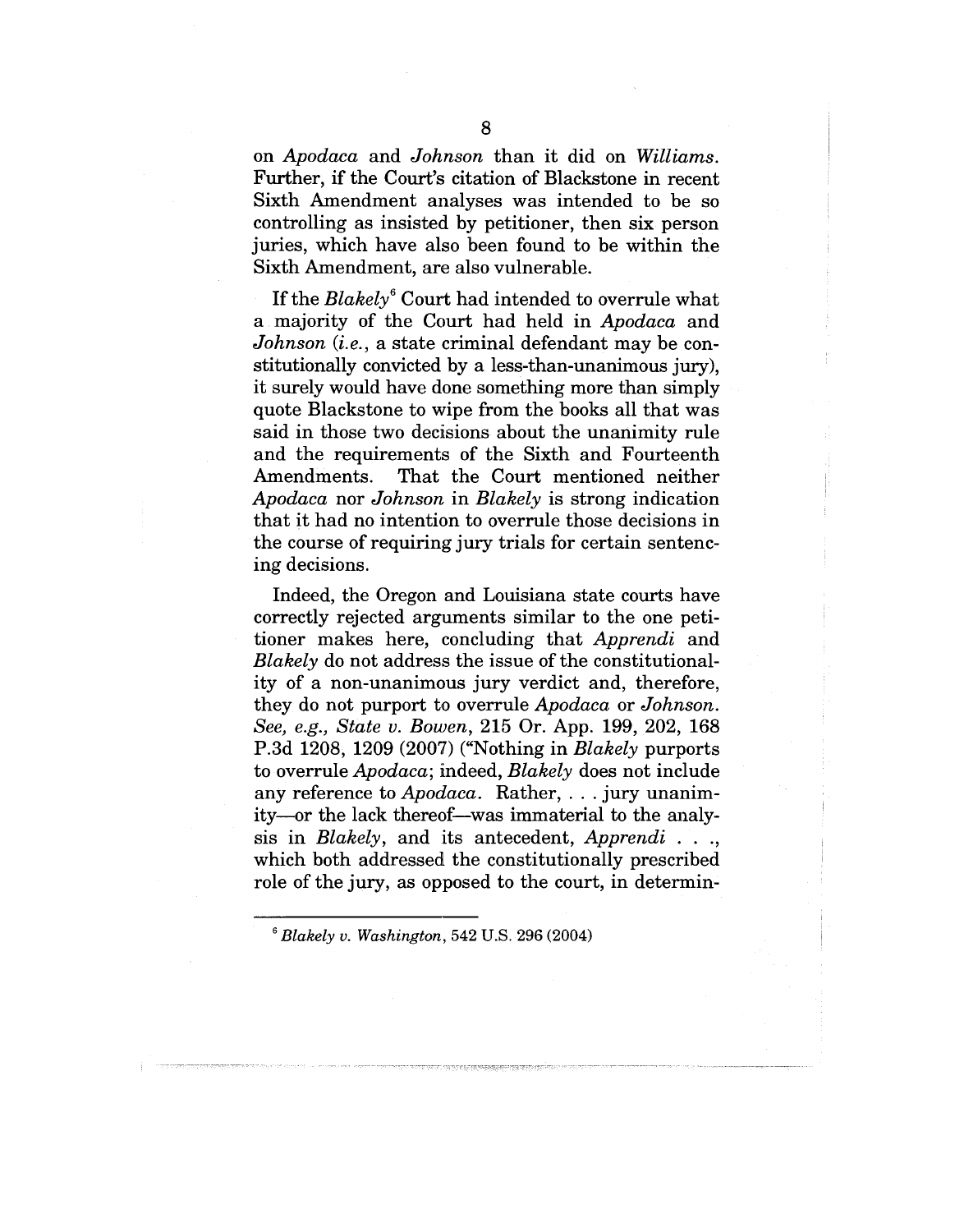ing facts material to the imposition of criminal sentences."); *State v. Caples,* 938 So.2d 147, 157 (La. App. 1 Cir. 2006), *writ denied,* 955 So.2d 684 (La. 2007) (similarly rejecting challenge to Louisiana's constitutional and statutory provisions permitting lessthan-unanimous-jury verdicts in criminal cases). Petitioner offers no good reason for this court to reach a different conclusion.

No circumstance or rationale has been presented which would warrant overturning *Apodaca* and *Johnson,* precedent which has been relied upon for thirty-six years. Consequently, Louisiana law allowing non-unanimous jury verdicts in non-capital felony cases should not be disturbed.

#### **II. WHETHER DUCED AT PETITIONER'S TRIAL WAS PROPERLY TO THE DOCTRINE? DNA EVIDENCE INTRO-ADMITTED PURSUANT DISCOVERY**

Although the Louisiana Court of Appeal found the collection of Lee's DNA to be constitutional, the Supreme Court of Louisiana held in *State v. Lee,* 976 So.2d 109 (La. 1/16/08), in its review of the Nineteenth Judicial District Court conviction of Lee for the murder of Charlotte Murray Pace, that although the subpoena duces tecum issued by the Twentieth Judicial District of Louisiana to collect a buccal swab of Lee did not meet constitutional requirements for a search, the evidence was admissible pursuant to the inevitable discovery rule.

Lee was first swabbed to obtain his DNA reference by Danny Mixon on May 5, 2003 for an ongoing investigation in East Baton Rouge Parish. Judge G. H. Ware, Jr., Twentieth Judicial District Court, signed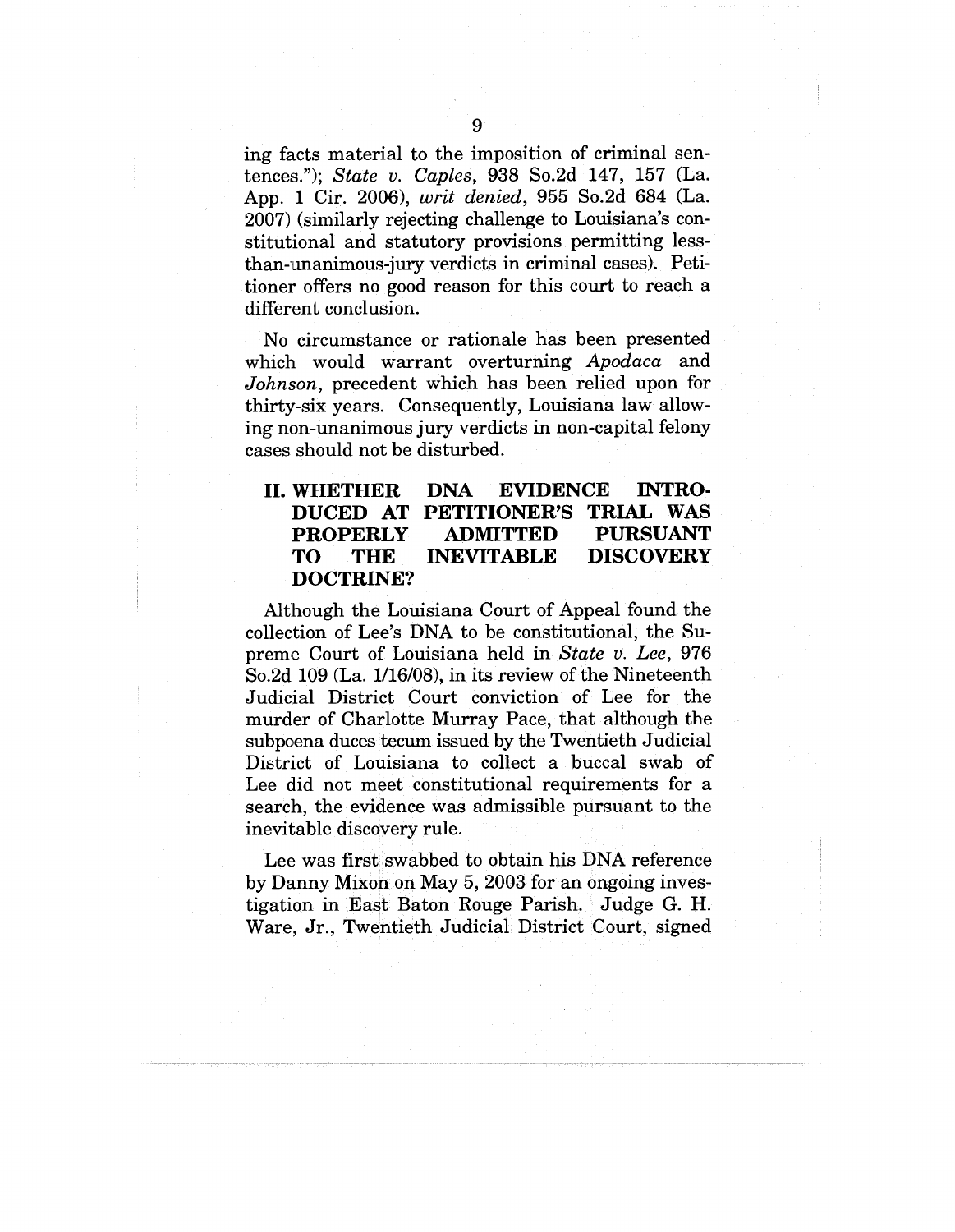an order entitled "subpoena duces tecum" to obtain Lee's DNA.

The following facts were presented to the Twentieth Judicial District Court to obtain the first DNA sample from Lee in connection with the murders of Connie Warner and Randi Mebruer. Lee was arrested as a Peeping Tom in Oak Shadows Subdivision where both the Warner and Mebruer victims resided. Mebruer disappeared April 18-19, 1998. Lee was interviewed by Zachary Police Officers the day after the disappearance but officers were asked to leave by Lee. A subsequent interview with Lee confirms that the night of Randi Mebruer's disappearance, Lee was out at the Hideaway Lounge in Alsen, Louisiana. He left the lounge and drove to his girlfriend's house. The alleged route taken placed Lee within two (2) blocks of the entrance to Mebruer's subdivision where she was abducted. On file with the Louisiana Department of Public Safety and Corrections exposes a twopronged history. First, Derrick Todd Lee has a history of predatory and violent arrests for home invasion, peeping tom, stalking, aggravated battery, aggravated flight and attempted first degree murder of a police officer. Lee was convicted for a 1988 attempted unauthorized entry of an inhabited dwelling, a 1992 simple burglary of an inhabited dwelling (this home invasion occurred near Oak Shadows Subdivision, where Mebruer resided at the time of her abduction), a 1995 peeping tom, two (2) 1997 peeping tom incidents (the original arrest was for six (6) counts of trespassing), two (2) counts of peeping tom and resisting arrest, a 1999 stalking (the original arrest was for stalking and peeping tom), and a 2000 aggravated flight. Second, Derrick Todd Lee's criminal history corroborates he was not incarcerated during the murders of Connie Warner, Randi Mebruer or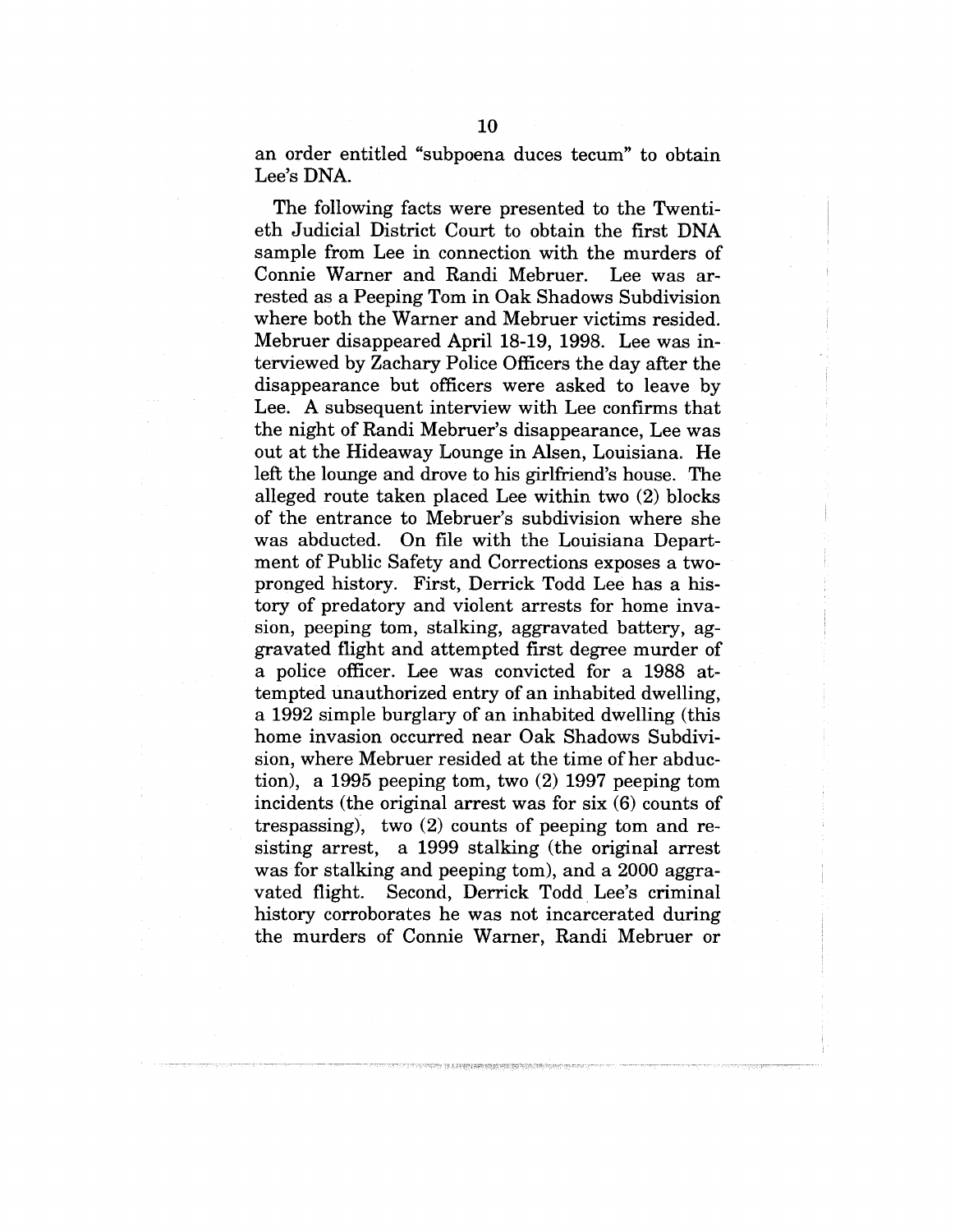any other female victim linked to the "serial killer" through DNA analysis.

Thereafter, the defendant was linked via DNA evidence to several murders in South Louisiana, including the Geralyn DeSoto case.

After a hearing on the motion to suppress the DNA evidence obtained via the East Baton Rouge Parish subpoena duces tecum, the trial court ruled that Lee's DNA sample was legally obtained without infringement of his constitutional rights. Hence, the subsequent DNA sample obtained via the West Baton Rouge Motion to Compel was constitutional.

The State argued before the trial court that constitutional safeguards were observed when ordering Lee to submit to the swabbing and maintains that position; however, in light of the Supreme Court of Louisiana's decision to abrogate the lower court's ruling and subsequent application of the inevitable discovery rule in the Nineteenth Judicial District Court's companion case, we, agree that a DNA sample would have inevitably been procured considering the intense investigation which was narrowing to Lee as the serial killer.

Before Lee was approached for a DNA sample, it had been confirmed that several of the Baton Rouge and the Lafayette, Louisiana murders were at the hands of one man. Soon, the investigation opened to races other than Caucasian men. An attempted murder victim from the Parish of St. Martin, Louisiana, D.A., was linked through a partial DNA profile to the other known victims. Lee's only living victim had provided a sketch of him, which produced fruitful tips to the Serial Killer Task Force pointing to Lee. D.A. was also able to identify Lee in a photographic line-up.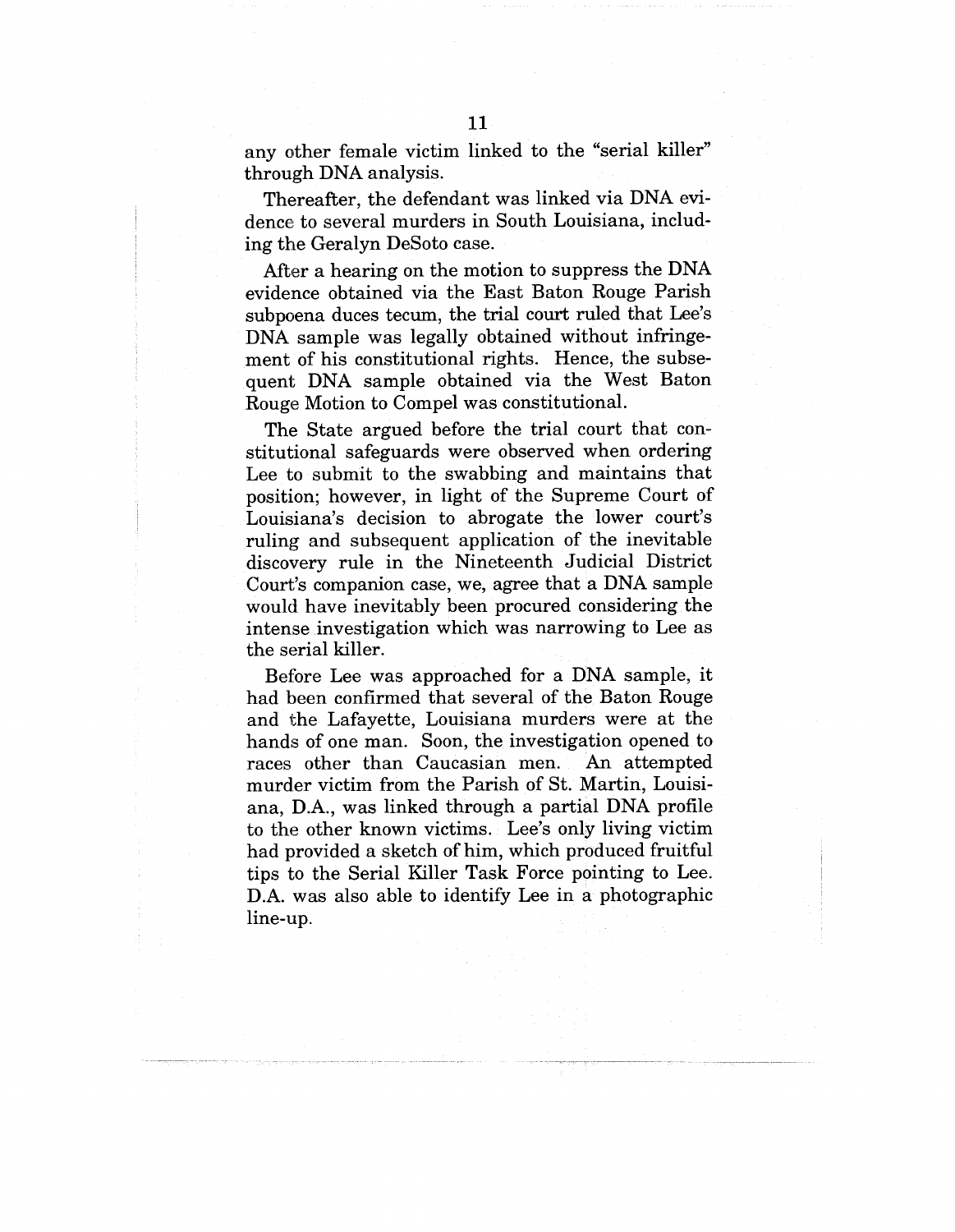Convictions should not be set aside due to a constitutional violation during collection of evidence when the evidence would have been ultimately or inevitably discovered. *Nix w. Williams,* 467 U.S. 431 (1984). In *Nix,* this Honorable Court held that although the defendant's statement providing the location of his victim's body was obtained in violation of the defendant's right to counsel, the search group would have ultimately or inevitably discovered the victim. Therefore, the evidence was deemed admissible as evidence of the location and condition of the body.

The Serial Killer Task Force had already processed 18,000 leads and was investigating Lee prior to the positive DNA test results. Lee would not have escaped law enforcement without an alibi or exclusion by DNA which would have been obtained by consent or other less intrusive means. *State v. Lee,* 976 So.2d 109 at 129 (La. 1/16/08).

Therefore, no societal interest would be served by excluding this evidence; undoubtedly, the probative evidence of Lee's DNA, which was markedly at each crime scene, was properly presented to the jury. That is, the purpose of the exclusionary rule would not be satisfied by the reversal of this conviction in light of the inevitable discovery of the DNA evidence. *Nix, supra.*

Thus, this assignment of error should be found to lack merit.